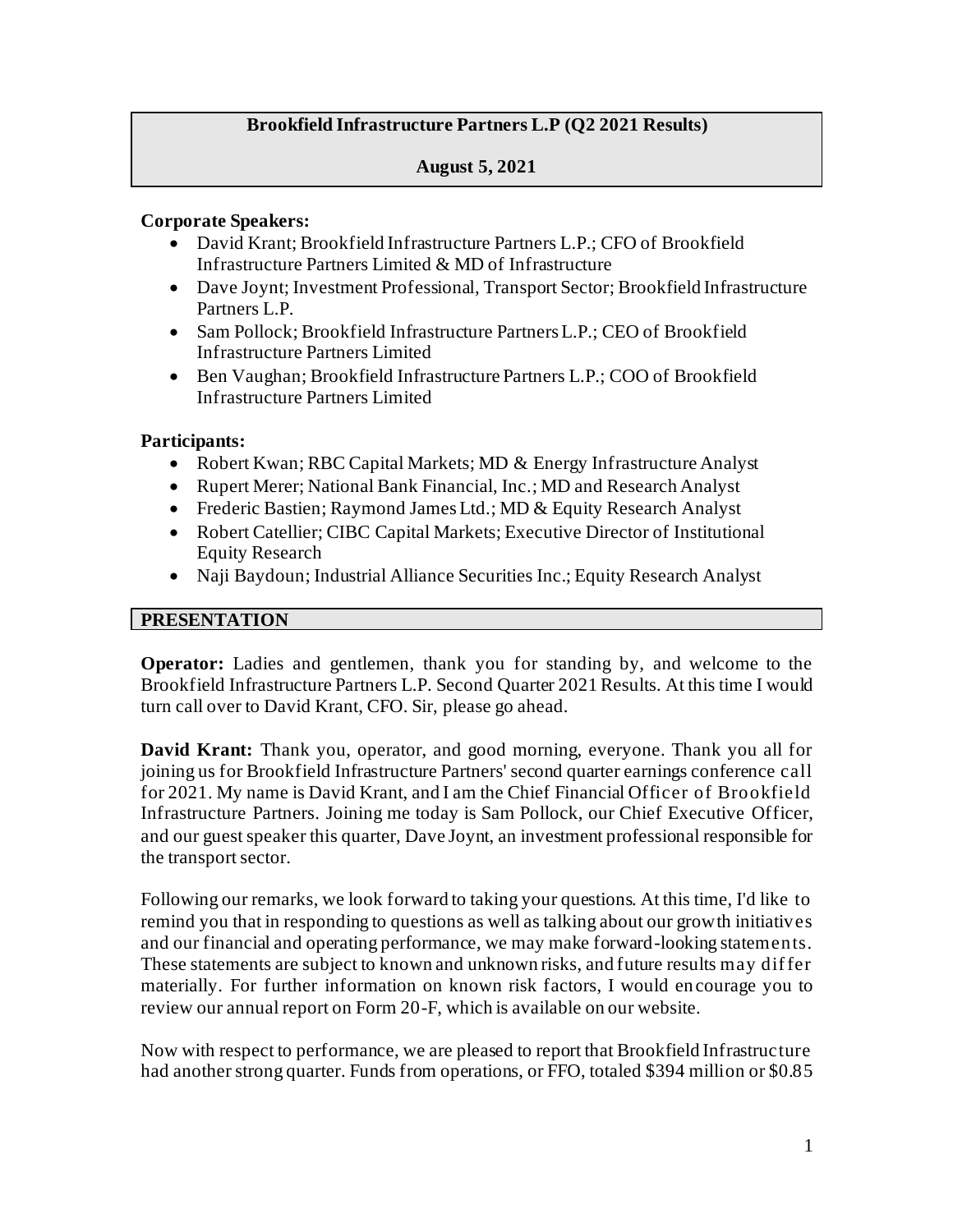per unit, an increase of 18% compared to the second quarter of 2020. Results were fueled by the ongoing economic recovery, which is driving growth within our base business.

Over the last three months, we have also advanced a number of strategic initiatives that strengthened our balance sheet and demonstrated a robust access to capital markets. Conditions supporting capital markets activity and our global operations remain favorable, allowing us to complete almost \$7 billion of asset level refinancin g activity across our portfolio. In combination with over \$1.3 billion of net proceeds from two recently completed asset sales, our balance sheet is in excellent shape to fund an extensive investment pipeline.

Now, as it relates to our results for the second quarter, the 18% increase in FFO was supported by strong growth from our base business, contributions from new investments and higher volumes attributable to the continued economic rebound. Excluding the recovery of shutdown related volume declines in the prior year, our organic growth for the quarter was 9%. This solid level of growth included inflationary tariff increases and the commissioning of approximately \$900 million in new capital projects in the last 12 months. Adding the recovery of both connections income at our U.K. regulated distribution business and toll road volumes, our base business grew by 16% , relative to the prior year. These positive factors were partially offset by the impact of asset sales completed in the last year, which have resulted in nearly \$2 billion of proceeds as we deploy that capital at higher returns, it should accelerate our earnings base.

Now focusing on the key highlights of our operating segments, starting with the utilities segment, which generated FFO of \$190 million, an improvement of 21% over the prior year. All businesses within this segment continue to perform well in the current environment, with results reflecting 10% organic growth due to inflation indexation and the commissioning of almost \$400 million into rate base during the last year. Results also benefited from the acquisition of the remaining interest in our Brazilian regulated gas transmission operation, and these contributions were partially offset by the impact of asset sales as part of our capital recycling program.

Specifically, at our U.K. Regulated Distribution business, we reported another strong quarter. New connection activity more than doubled relative to the shutdown impacted levels in the same period last year, and our connection sales have grown nearly 30%. This increase in connection sales was in part driven by robust take up for water connections, which exceeded plan by 45%. As the water market continues to open, future sales are expected to include a much more meaningful percentage of water network connections, which will complement our existing gas, electricity and fiber offerings.

FFO from the Transport segment was \$173 million, an increase of 36% compared to the prior year. On a same-store basis, segment results grew by 26% as the economic expansion is propelling higher volumes in our business. Operations with volume sensitivity are seeing strong year-over-year increases and continue to build momentum for the second half of 2021. Further, Transport FFO benefited from contributions f rom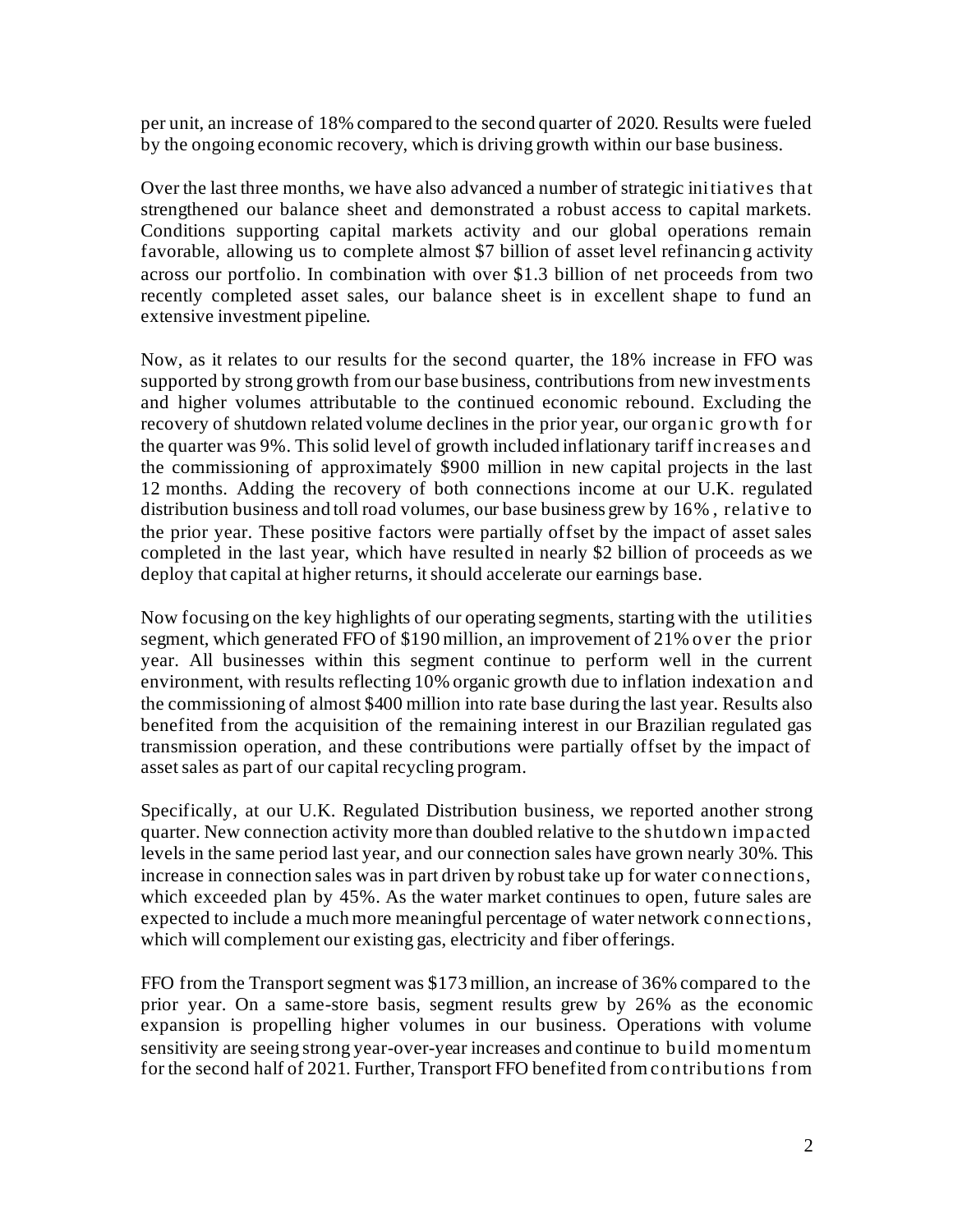our U.S. LNG export terminal that closed in September of last year, which has partially been offset by the partial sale of our Australian export terminal completed in December.

Focusing on volumes for the quarter, activity across our transport networks continues to accelerate as government-imposed restrictions ease. At our rail operations, volumes increased 4% relative to the prior year and were supported by a recovery of pre-pandemic cargo levels and record operating efficiency metrics at our North American rail business. Strong activity across both container and bulk products resulted in aggregate volume growth at our core assets of approximately 18%.

Lastly, traffic across our toll roads increased approximately 30% as commuter volumes returned and heavy traffic levels remain robust. During the quarter, our U.K. port operation secured several new commercial wins and contract enhancements. Together, these opportunities should require approximately \$30 million of capital and increase the company's run rate EBITDA for the business by over \$10 million annually. These initiatives will increase container and bulk capacity and are anchored by long-term inflation-linked to contracts protected by minimum volume guarantees.

Moving to our Midstream segment, where FFO totaled \$60 million, an increase of 14% from the prior year on a same-store basis. Results for the quarter reflect strong gas transportation volumes as well as the commissioning of the second phase of the Gulf Coast expansion project, both at our U.S. gas pipeline. Results were offset by a previously announced sale on the 12.5% stake in the pipeline, which was completed in March.

Our Midstream businesses continued to benefit from a strengthening of commodity environments, supporting customer growth plans and initiatives. This has led to several longer-term commitments from our customers, including a 15-year multi-facility contract from a major producer that will support the modernization of a key asset in Western Canada. In addition, with the support of customers and community stakeholders, we are advancing several projects that, once operational, will continue to reduce carbon emissions and are evaluating the feasibility of hydrogen opportunities across our existing asset base.

Finally, the Data segment reported FFO of \$60 million, which was 40% higher than the prior year. This increase was primarily due to the contribution from the Indian telecom business acquired last year as well as organic growth supported by the build-to-suit tower and fiber to the home programs at our French telecom operation, which have led to local currency EBITDA increasing 13% relative to the prior year.

Our Asia Pacific data center operation commenced construction of a facility in New Zealand and initiated a large-scale expansion at an existing location in Adelaide, Australia. The site in New Zealand is our first in the country and is anchored by a contract of a leading global hyperscale customer. These projects will require approximately \$135 million of capital with BIP's share being approximately \$40 million and are scheduled for completion in the second half of 2022.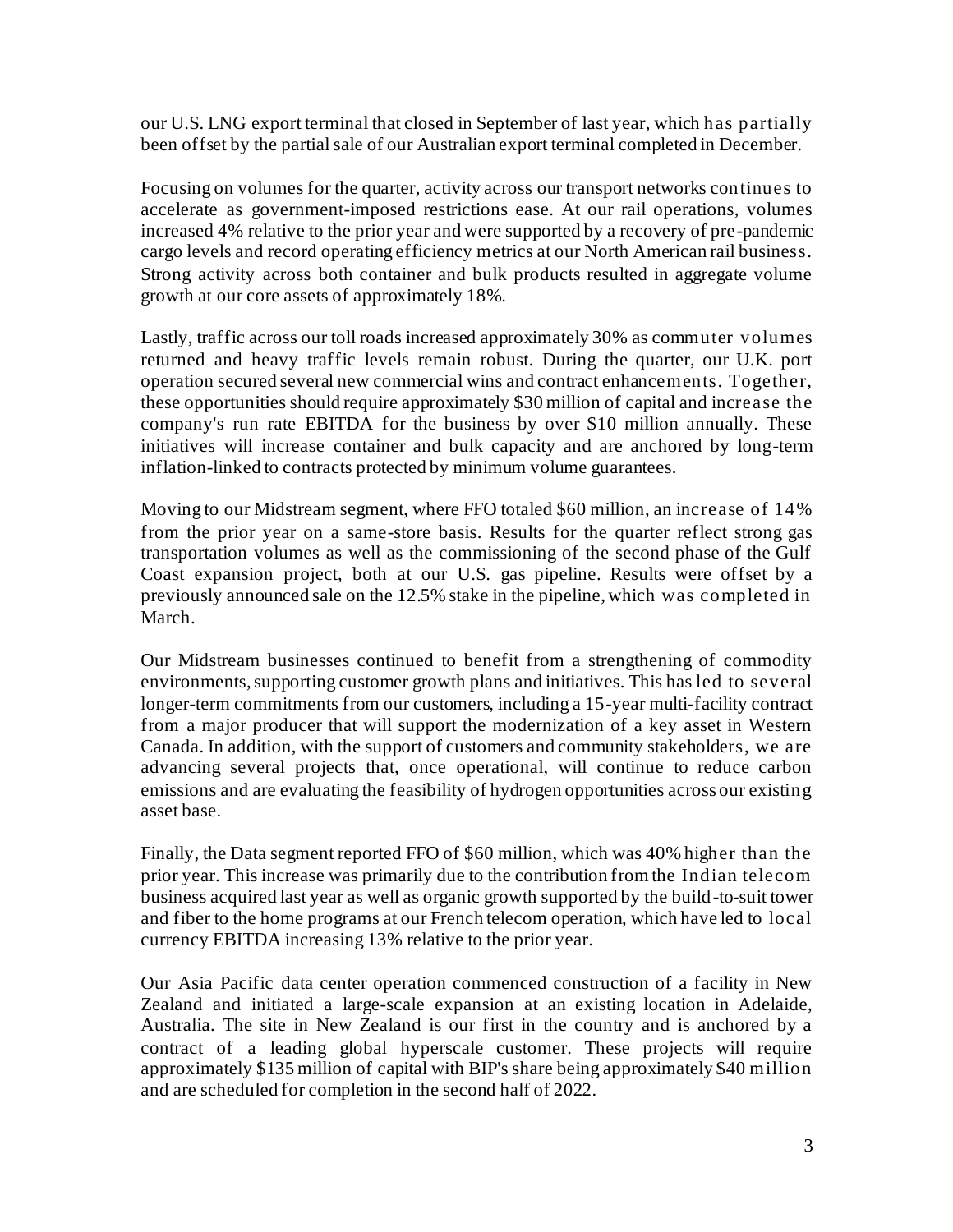Now, before turning the call over to Dave Joynt, I'll briefly highlight the strength of our balance sheet. We maintain a dynamic approach to managing our debt maturity profile and de-risking the balance sheet. And with interest rates low everywhere, we are pushing out our maturities and lowering our overall cost of debt. During the quarter, we completed several initiatives to further strengthen our balance sheet and enhance our debt profile. Across our portfolio, we raised nearly \$7 billion to refinance existing debt at attractive long-term rates, while extending maturities between five and 10 years in most instances.

As we advance our pipeline of investment opportunities and organic growth projects, which Sam will touch on shortly, we have a robust balance sheet to support these initiatives and remain opportunistic in our approach. Following the completion of the sale of our U.S. district energy operation in mid-July, total liquidity currently stands at \$6.5 billion, of which approximately \$5 billion resides at the corporate level. These levels position us extremely well to fund Brookfield Infrastructure's upcoming investment opportunities.

Now with that, I will pass the call over to Dave.

**Dave Joynt:** Thanks, David, and good morning, everyone. This is Dave Joynt and I'm pleased to be joining today's call to provide a spotlight on our North American transport operations. As many of you know, U.S. GDP grew 6.5% in the second quarter, and the economy now exceeds pre-pandemic size. Many of our businesses are benefiting from the economic recovery and are well-positioned to deliver even stronger performance against this favorable economic backdrop.

We have two assets in North America that exemplify the growth potential we're seeing across the platform: Genesee & Wyoming, or G&W, and Trapac. I'll spend a few minutes touching on each business.

G&W is a large-scale rail operation with 113 short line railroads and 22,000 kilometers of track, forming a key component of the North American rail network. It also operates three railroads in Europe. G&W generates resilient cash flows as a provider of critical first and last mile transportation for industrial customers and Class 1 railroads. We've seen carloads for our core North American business increase by 20%, relative to the prior year and are now back in line with the same period of 2019.

G&W's critical infrastructure connects customers with their end destinations via Class 1 railroads, and this affords G&W the opportunity to outperform underlying industrial growth in two ways. First, growth through organic projects. One example of this would be our recent agreement with the Georgia Ports Authority to expand rail services at the Port of Savannah. G&W will provide safe, reliable and efficient rail services for the port authority's new Mason Megara Terminal. This project will double the rail capacity at Savannah, which is already one of the country's largest and fastest-growing ports. Second, growth through follow on opportunities, G&W is well-positioned to acquire, integrate and drive value into smaller rail operations.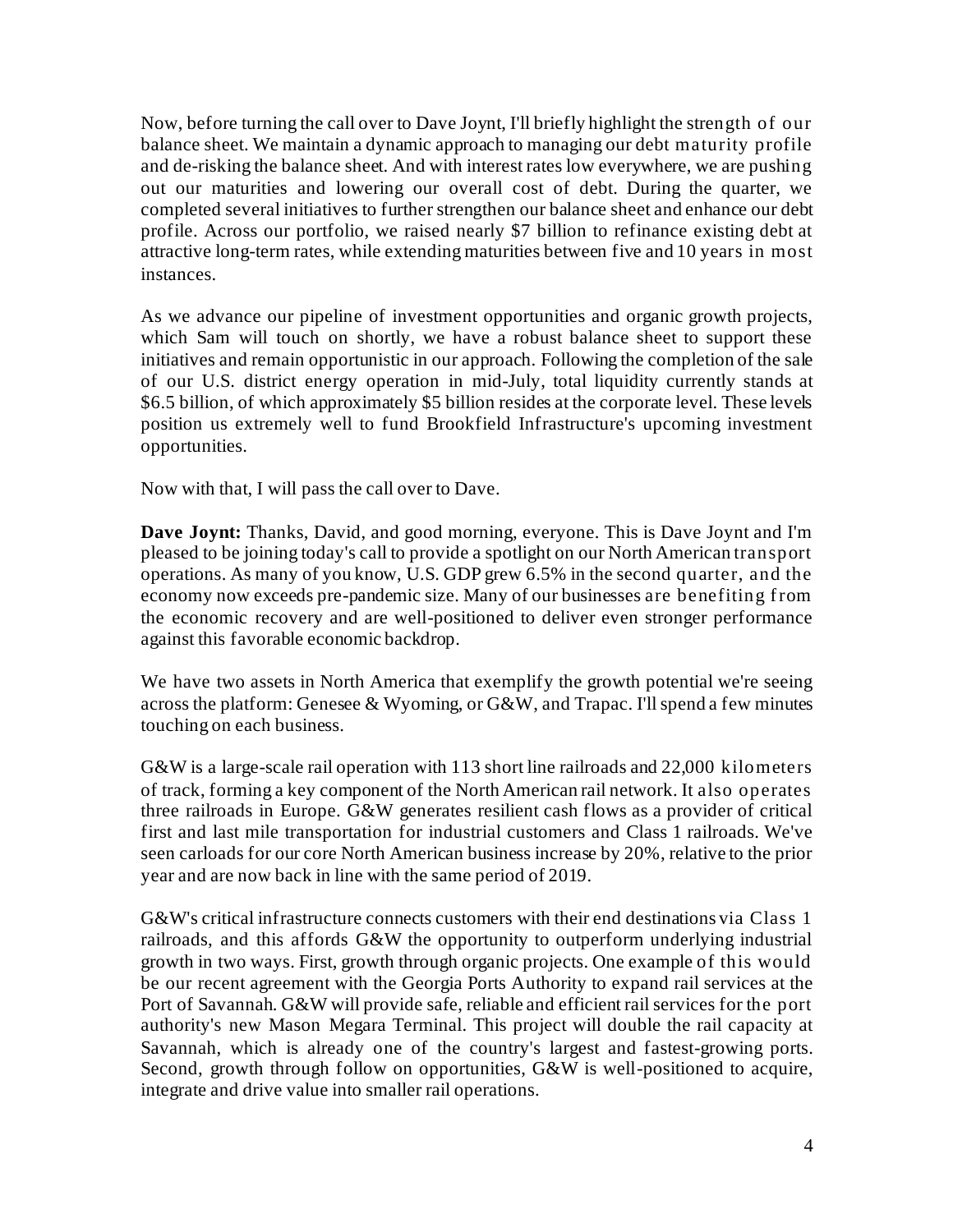In addition, G&W benefits from consolidation and M&A activity in the sector more broadly. When Class 1 railroads combine or acquire smaller networks, competition and/or operational considerations can lead to unique transaction opportunities. G&W's expanded network and strong reputation as an independent, reliable and safe operator make a logical partner for any Class 1 going through this process. As an example, when CSX announced the acquisition of PanAm Rail in 2020, there were both ownership and operational complexities that created the opportunity for G&W to become the operator of the PanAm Southern, a critical rail connection in the Boston area after the transaction receives regulatory approval. Current merger activity in the sector, which I'm sure everyone has read about, could unlock similar opportunities.

Moving over to Trapac, this is our container terminal business with locations in Los Angeles and Oakland, the largest and ninth largest ports in North America. These deepwater ports are near irreplaceable and provide critical infrastructure f or the import and export of goods into and out of the United States. We invested in Trapac in 2014 and introduced automation of the Los Angeles terminal early in our ownership. We have developed one of the most environmentally friendly and lowest cost terminals in North America.

Trapac, therefore, has a significant competitive advantage over other terminals, better able to weather various market conditions and will capture higher margins as economic activity accelerates. Driven by robust customer demand, year-to-date volumes are up 24% and 13% in Los Angeles and Oakland, respectively. And we expect this trend to continue as the economic recovery differentially benefits the U.S.'s largest import and export facilities. At Trapac, our industry-leading turnaround time positions the terminal of choice for shipping line seeking to improve their transit time between Asia and North America.

Over the last few months, shipping lines from all three global alliances have contacted Trapac to inquire but available capacity, noting our strong reputation for reliable service as e-commerce penetration expands and retailers demand shorter and shorter lead times, Trapac is uniquely positioned to capture more services, increase its volumes, and grow its market share.

I'm going to stop there. Thank you for your time this morning. And I'll turn the call over to Sam.

**Sam Pollock:** Thank you, Dave. Good morning, everyone. Today, I will discuss the exciting strategic initiatives we currently have underway, and I'll conclude the call with our outlook for the balance of 2021.

As David mentioned earlier in the call, we ended the quarter with a significant cushion to our liquidity position as we recently completed the latest phase of our capital recycling program. We received proceeds totaling nearly \$1.8 billion thus far in 2021. And this is nearly half of our planned capital recycling activity that we expected through 2023.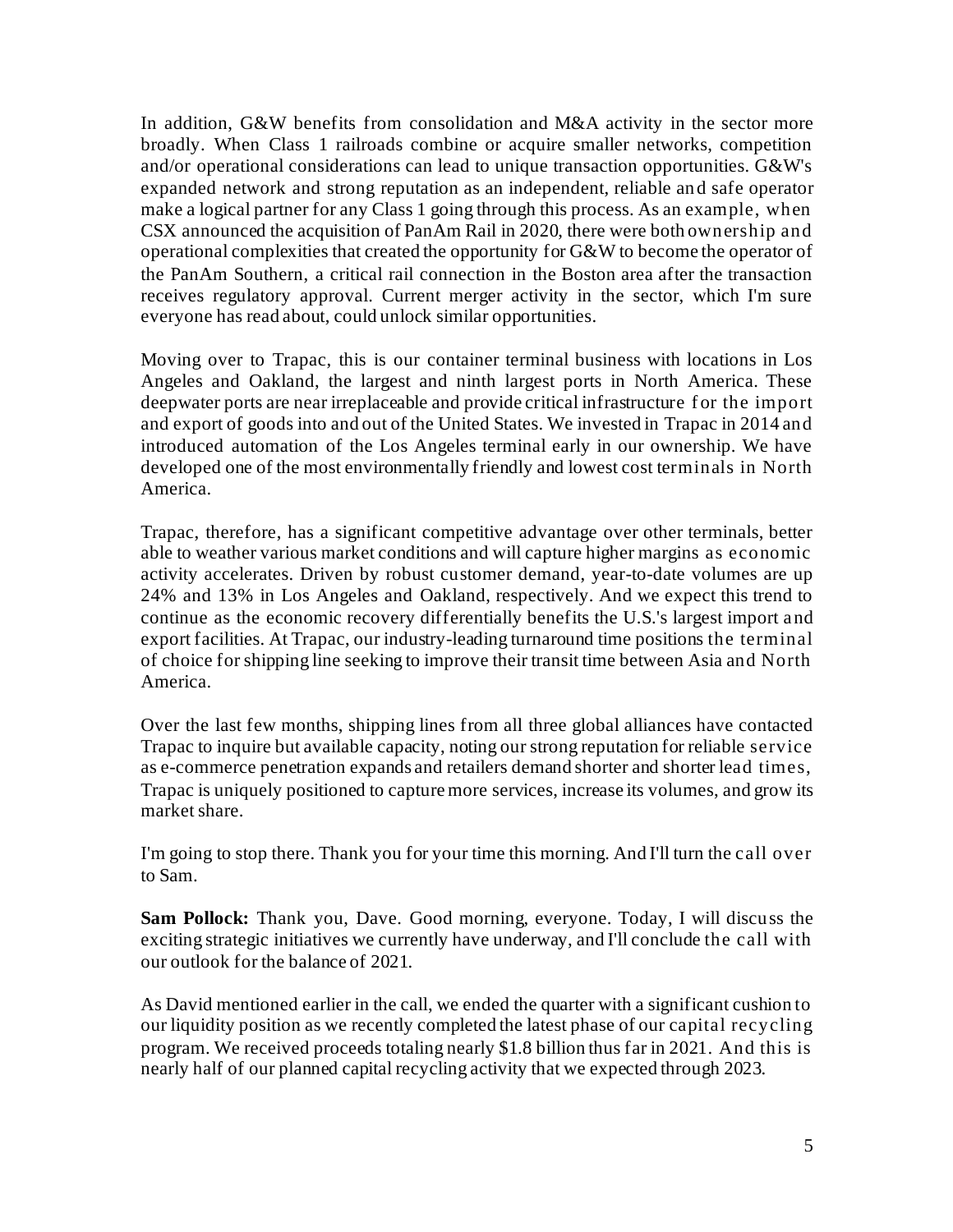With respect to our asset rotation initiatives, the divestment of our Canadian and U.S. district energy platforms closed in June and July, respectively, and resulted in aggregate proceeds to Brookfield Infrastructure of approximately \$1 billion. In addition, we received net proceeds of approximately \$350 million for the previously announced carveout of our smart meter portfolio at BUUK.

Now turning to our growth initiatives. We continue to progress a number of acquisit ions and organic opportunities. With respect to our bid to privatize Inter Pipeline, we believe our patience has paid off. On July 27, IPL's Board of Directors formally recommended that existing shareholders accept our offer. This follows the termination of the proposed transaction from another company and recommendations from two leading independent proxy advisers to vote against that transaction. We now expect a clear path to acquire the company with the tender offer expiring tomorrow, August 6.

Based on conversations today with many IPL shareholders, we are confident that we will progress with privatization. BIP will deploy approximately \$2 billion in this essential midstream operation. The completion of this acquisition is expected in the third quarter and will mark the start of the next expansionary period for our business, which should drive strong FFO per unit accretion. We look forward to discussing our plans for this business at our upcoming Investor Day event in September.

In July, we announced a joint venture with Digital Realty to develop and operate data centers in India. Our intention is to replicate our successful partnership in Latin America, where we have jointly developed nine data centers since 2019. India is a burgeoning center market with the opportunity to develop urban sites for high-quality counterparties in the global cloud computing space.

Our outlook for the balance of the year is strong. The global economy is expe riencing solid growth, low interest rates and a need for additional CapEx to fund large -scale investments in both developed and emerging markets. The combination of these market forces should go well for our business. IPL is poised to be a meaningful contributor to our results going forward as we shift focus to value creation. During our extended diligence period, we identified a number of strategic priorities for the company that will help drive top line growth for years to come. We are also progressing new investment initiatives in our data business. We are focused on using our competitive advantage of size, operating expertise and access to significant capital to differentiate ourselves and secure new investment opportunities.

As global growth expectations continue to pick up, we are well-positioned across each segment to capitalize on the increased economic output and customer demand. Organic growth has historically provided sustainable cash flow growth and is picking up momentum. Inflation in the markets in which we operate is at higher-than-normal levels, and GDP growth rates are near highs not experienced since the period following the global financial crisis. This economic rebound should benefit our volume sensitive businesses, which primarily consist of our transport assets and certain utility and midstream operations.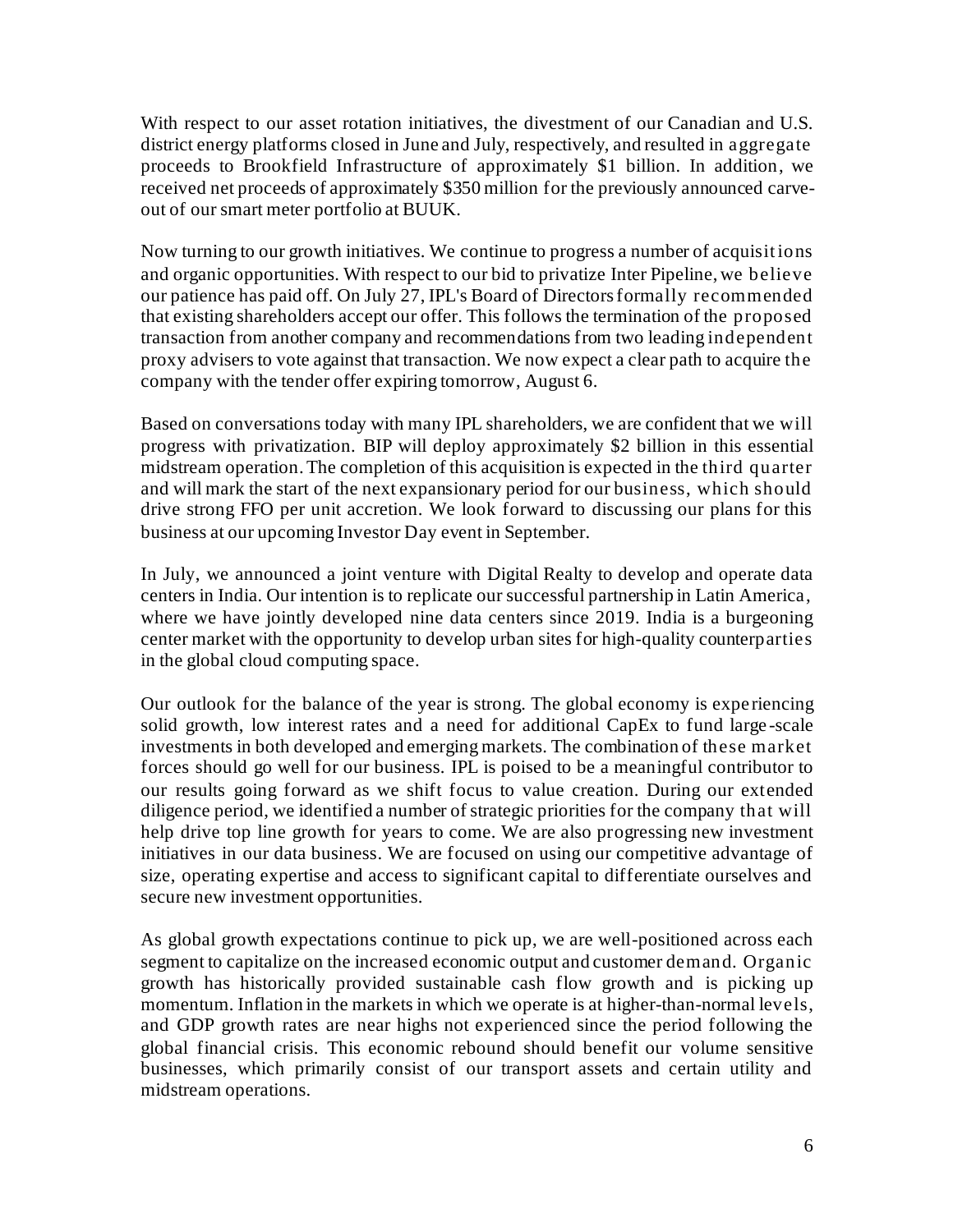We're also seeing elevated levels of customer-led expansion projects, which have added to our growing backlog of contracted commercialized projects. This leads to increased visibility into organic growth for the next year. In combination with elevated inflation levels and a contracted backlog of over \$2 billion, we expect annual organic growth at or above our high-end of the 6-9% target range in the near term.

Lastly, capital recycling activity remains robust and is a key contributor to our solid balance sheet. The latest phase concluded with approximately \$2 billion of net proceeds, and we continue to progress more processes to monetize other mature and de-risked businesses. We anticipate generating approximately \$1.5 billion to \$2 billion of proceeds in the next 12 to 18 months to recycle into new investments.

Now that concludes my remarks for today, and I'll pass the call back over to the operator to open the line for Q&A.

## **QUESTIONS AND ANSWERS**

**Operator:** The first question will come from the line of Robert Kwan of RBC Capital Markets.

**Robert Kwan:** A lot of talk about the building backlog here. And I'm just wondering, when you look at the returns that you've locked in on your backlog, how does that compare to history? And if you can even just as well numerically frame where the backlog fits expected return wise versus your 12-15% equity IRR hurdles.

**Sam Pollock:** Maybe I'll start with that one, Robert, and then maybe David or Dave will jump in with some of their perspective. I think for the most part, when it comes to organic growth, these are the types of projects that you tend to have less competition f or because they relate to a franchise area or specific business perimeter, where you don't have as much competition. So, you don't see the same cost of capital pressures that you do on new investments where people are utilizing various means to compete.

So, what that means is our return levels tend to be more consistent throughout the cycles, and we don't see the highs and lows to the same degree that you do in the M&A cycles. And so, I think our plus or minus 15% returns are still consistent. We haven't seen a big drop-off in that. In fact, in some respects, with lower interest rates, maybe, in fact, we might benefit a bit during this period of time because a lot of those projects are evaluated on an unlevered basis, not a levered basis.

And as for the amount of projects, as we telegraphed on the call, we're seeing an increase in the level of backlog. I think if you look forward six months to a year, our hope would be that our backlog will be at a level higher than what we traditionally have. And that's just because that's a reflection of the growth in the economy that we're seeing. And just the number of customer-initiated projects that are coming our way. So obviously, things can change with all these new variants, whether it's Lamda, Epsilon or Delta, those could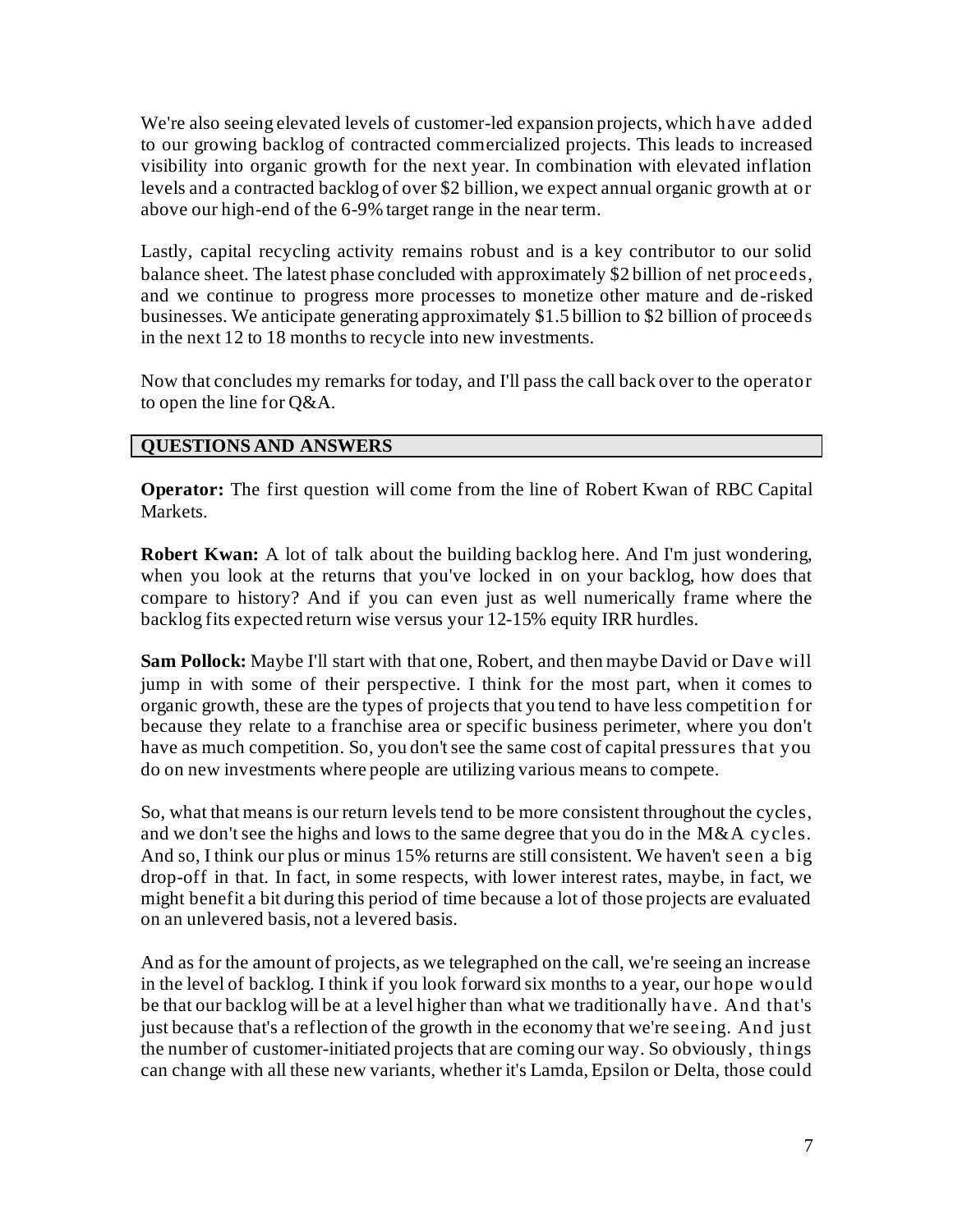always slow things down. But if we don't see a slowdown because of that, then I think there could be a great level backlog going forward.

**David Krant:** The only thing I would add, Robert, just from a quantum standpoint, I think our backlog is around \$2.3 billion, which is pretty near to the last few years, but we've taken out our smart meter buildout that we sold. Our district energy operations have come out of that. So, from a like-for-like basis, we're probably near \$2.5 billion, \$2.6 billion, which would be elevated for our business. So, I think that's really what's driving some of the reported backlog and hence we're seeing a lot of customer-initiated demand.

**Robert Kwan:** Just turning to acquisitions. Can you talk about the geographies and the asset classes where you're seeing the best opportunities and more importantly, good value? But also on the flip side, are there asset classes you're really interested in acquiring. I don't know if that's going to be airports, which you've talked about in the past, where valuations just seem very high relative to your own views on value.

**Sam Pollock:** So today, the large majority of opportunities are in Europe and North America. If I look at our pipeline, it's probably more than usual. I'd say we still have situations that we're progressing in South America and in Asia, but probably less than what we've seen in the past on a relative basis. And then I'd say that's from a geographic perspective. Looking from a sector perspective, there's no doubt we are seeing lots of opportunities in data, and that remains a big focus for us. Just the amount of capital that's being invested to just improve the connectivity of both fixed and wireless networks is of f the charts. And so, we're in discussions probably with every single strategic player out there about how we can help out. And so, I think that will continue to be a big focus for us. I'm encouraged by the level of transfer opportunities.

So, Dave is extremely busy, looking at a number of situations where there appears to be a lot more capacity constraints. And so, people are looking at expanding their networks to deal with that increased capacity and the various bottlenecks that they have in their systems. And so, I think the engagement with the shipping companies, in particular, is higher than it's been in a long, long time. So, I think we're very encouraged by that. And we continue to look for opportunities in the utility sectors, where, while traditionally, from a bid perspective, returns might have been a bit lower, but the capital needs are higher as electrification of society takes off. So, I think we're hoping there could be opportunities for us in those sectors as well.

**Robert Kwan:** And just on any asset classes that you're really interested in acquiring, but your views on value are much lower than where the market is?

**Sam Pollock:** Yes. So, look, maybe you mentioned, I think, airports earlier, I didn't touch on that. That's a sector we've been looking to get into. There's been noise in Australia about transactions over there with a great asset. It does feel like a lot of these assets are trading at levels that maybe today don't make sense. But we're always trying to see if we can come up with a value proposition for those type of assets that we can make work.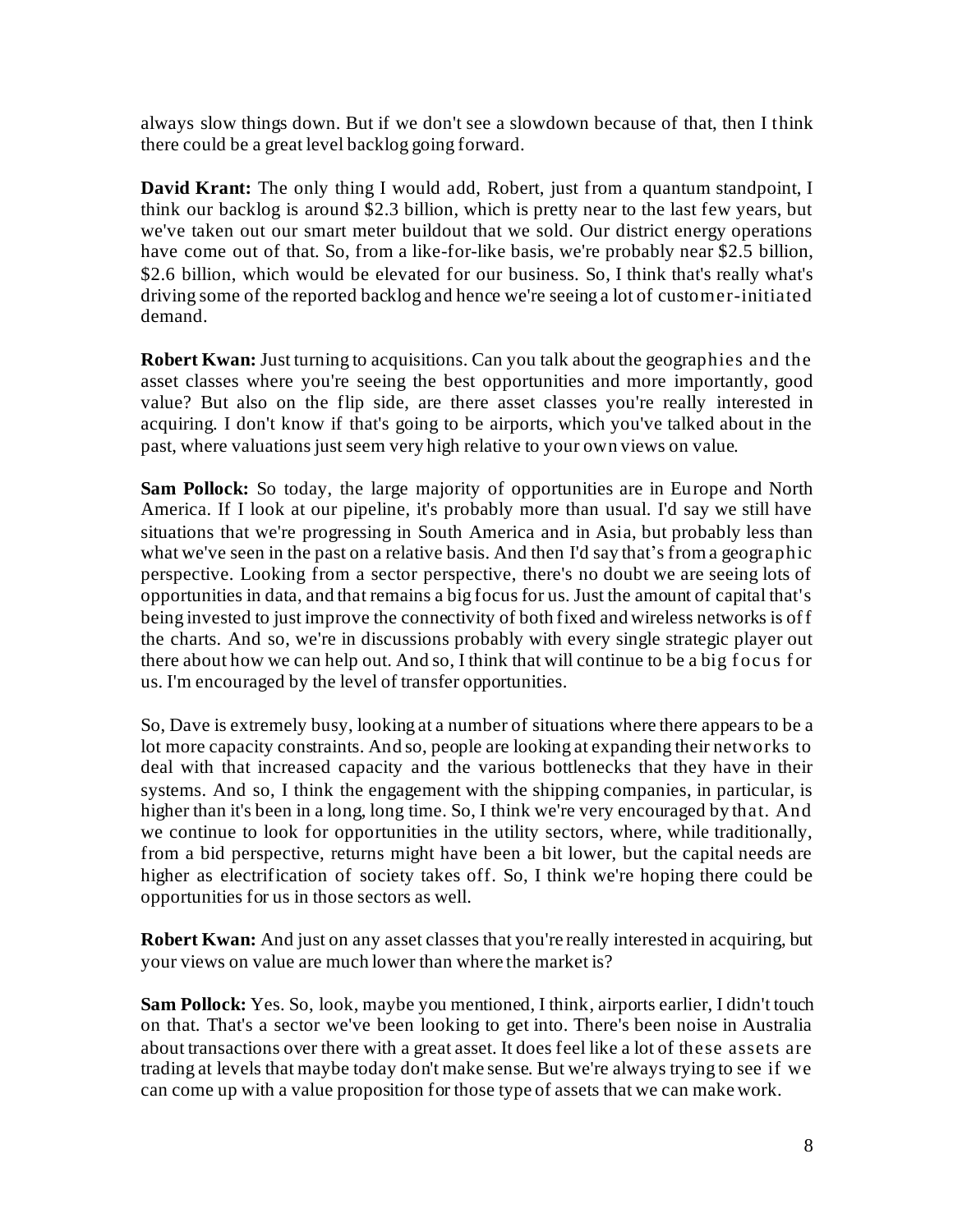So, there's no sector that we're avoiding because we're seeing it doesn't make sense. But what I would say is we have a large set of opportunities. And so, we're picking the ones where we think we can get the best risk-adjusted returns. So, we're not trying to force getting into an area. We're still going to focus on driving returns and deploying capital where we have our advantages.

**Operator:** The next question comes from the line of Rupert Merer of National Bank.

**Rupert Merer:** Looking at your liquidity, quite a high liquidity level right now, \$6.5 billion, and you mentioned the capital recycling initiatives remain robust. Now looking at the IPL deal, it looks like you could be issuing stock there, so maybe liquidity will remain high following that deal, too. How should we be thinking about pace of investment going forward versus capital recycling? And where do you think this liquidity level will stand maybe at the end of this year or the end of next year?

**Sam Pollock:** I'll start there and then maybe Dave will jump in as well. But first of all, I can't speculate or predict where liquidity will end up because it obviously depends on a number of transactions that may or may not take place, both on the sale and divestiture side. We always look to maintain healthy levels of liquidity so that we can be opportunistic to take advantage of investment opportunities as they arise. We have, I'd say, an extremely robust pipeline of opportunities to invest. And I can't say whether or not we will succeed in all of them. But if we do, I think it could be at a level that's higher than what we've seen over the last number of years. And so that's one of the reasons why we've maintained our high level. And as it relates to the capital recycling, I think we have a number of people asking questions about how we pace those processes.

And typically, while this is a great time to sell assets. And I think we've mentioned that in the past, we don't try to accelerate transactions ahead of when we typically try to time them from a business plan perspective. Each investment we make, we have a buy, fi x or improve and then sell strategy to it, and we try to get as much of those business plan initiatives done before we sell a de-risked business. That's always been our plan. And typically, in spite of whatever environment we have, we'll follow that strategy. Other than if we just feel that someone is prepared to pay us even if a project isn't quite 100% done.

So, if we get fully paid for that, then may be we might accelerate a bit. But for the most part, we just follow our long-term investment strategy, bring investments to the market when it makes sense and utilize the many tools that we have in our toolkit to finance new investments, whether that's from capital recycling, whether it's taking advantage of issuing debt or equity in the capital markets. We have lots of ways of financing growth.

**Rupert Merer:** Looking at results in Q2. Can you give us some color on what you think the residual impact of the pandemic could be, how much of a headwind would you say the pandemic was in the quarter? And if you're looking at your crystal ball, maybe what's the outlook for the next few months barring any impact from a fourth wave, of course.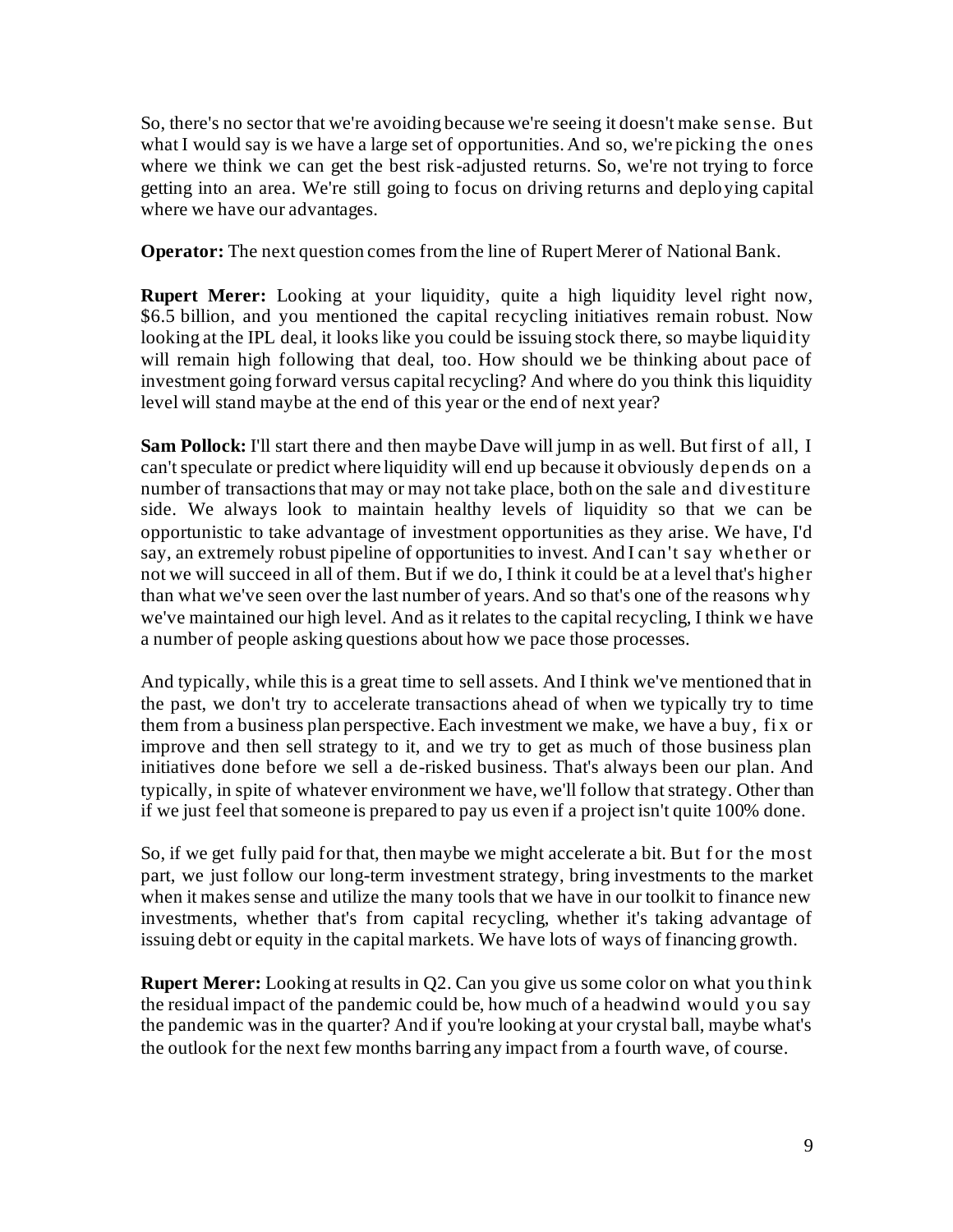**Ben Vaughan:** Rupert, it's Ben here. Look, I think what we're seeing is a tremendous recovery from the pandemic across the board. So, we're seeing it in all regions. There may still be some fits and starts as there's a lot of media attention on variants, as Sam mentioned a couple of them earlier. But at this point, we're seeing a lot of momentum. Like I said, the momentum is heavily on the side of a return to normal and growth across the board. So, while there may be little fits and starts here and there. At this point, we have no reason. We're not seeing any change in that direction of momentum acr oss the global portfolio. So, I don't know if that's helpful, but that would be my color on that.

**Rupert Merer:** Are you seeing any residual impacts on some of your businesses like toll roads? Or are you able to quantify what the impact is today?

**David Krant:** Yes, Rupert. I'd say it's very, very modest. I'd say the only region where we had sequentially quarter-over-quarter, a little step back was just in India this quarter. We lost, I am going to guess, \$1 million or \$2 million of FFO. So very nominal. The other businesses that were impacted in the prior year, like our U.K. connections business is back up to pre-shutdown levels. Our Brazilian toll road is continuing to have strong, heavy traffic. So, I'd say it's just that, I'd say, as Ben said, fits and starts in India in April or early May was the only impact on our financial results this quarter.

**Operator:** And our next question will come from the line of Frederic Bastien of Raymond James.

**Frederic Bastien:** There was no mention of foreign exchange headwinds or tailwinds in your prepared comments. Can you provide some color on any related impact in the quarter and whether you remain appropriately hedged on that front?

**David Krant:** Yes, Rupert, it's David here. I can handle that one. I think I'll tackle it in reverse order. From a hedging perspective, we're extremely happy with where we're at today. Roughly 80% of our FFO over the next 24 months is either denominated in USD or hedged back to it. So, I think that pretty much leaves Brazil as the only unhedged currency in our portfolio.

In terms of the impact this quarter, I'd say they were very, very modest. I think the Real finished pretty flat year-on-year, it might have been up 1%. So very nominal on a quarterly average. And our hedge currencies are all in line with the prior year. So hence the minimal mention, it might have been \$1 million or \$2 million of FFO impacts, plus or minus the currencies.

**Frederic Bastien:** And David, what do you expect the impact to be if currencies stay the same maybe for the second half?

**David Krant:** Yes. The second half, the Real, if it stays where it is, it would be a bit of a tailwind, maybe 3%, 4% at the current levels. And our hedge currencies are in line. So, I'd say it's modestly positive.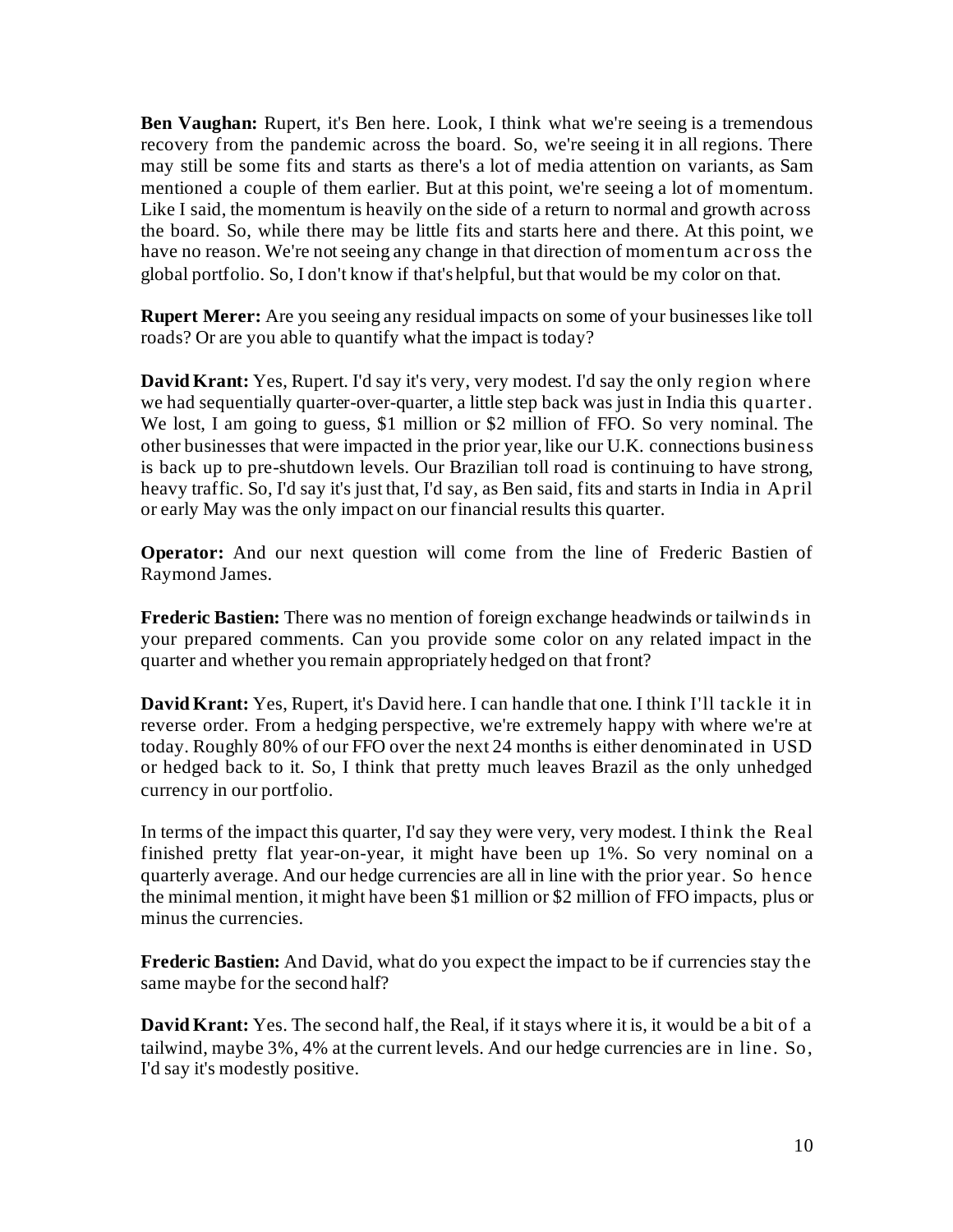**Frederic Bastien:** Now, I appreciate that the devastating floods from a few weeks back in Germany and China weren't in your jurisdiction, but they caused stress in already fragile global supply chain. Have the related disruptions had any knock-on effects on either your transport business or any other of your platforms broadly speaking?

**Dave Joynt:** It's Dave here. What I would say is, despite a lot of headlines around supply chain shortages and disruptions, et cetera, I think what we're seeing on the ground is very strong demand across our ports businesses, our rail businesses. So, I can appreciate that there's probably pockets of the economy that are experiencing certain disruptions, but we're not seeing it.

**Operator:** And we do have a follow-up from the line of Robert Catellier of CIBC.

**Robert Catellier:** I just wanted to touch on IPL briefly here. During that long process, there was some discussion about trying to get into trilateral discussions with the other suitor, which I believe was for a potential carve-out. So now that you have a clear line of sight on acquiring IPL. Is the possibility of carve-out still in play?

**Sam Pollock:** Robert, it's Sam here. But as you know, I'm very superstitious when it comes to transactions. So, I tend not to look too far forward until they are completed. And so, we tend not to speculate on what we might or might not do with the assets u ntil we own them. So, I think we're, right now, looking forward to a positive outcome over the next coming weeks, where we can get the tender levels at the appropriate amounts and then move forward with the privatization.

I think if we are successful in acquiring the business, we'll be very commercial in how we look at maximizing the value and reducing risk across the portfolio. And so that could involve conversations with a host of parties, including the one that you're alluding to. But today, I think it's too early to talk about that and rather do that maybe at a later date.

**Robert Catellier:** Just on the \$7 billion of refinancing here. I know extension of the term is equally important. But I wondered if it's a ballpark, can you give us some potential annual savings from that refinancing activity?

**David Krant:** Yes, Rob, it's David here. As you alluded to, the \$7 billion is a gross asset level number. So, by the time we look at our ownership, I'd say the interest savings won't be overly material. Probably, I'm heading to give you a number right now, but we can follow-up with that.

**Robert Catellier:** Yes. No, that's okay. It's not material, then I think that's the answer. It's more the extension of…

**David Krant:** It's more the duration, to your point.

**Sam Pollock:** I'm just going to add, the real benefit was when we bought the businesses, we would have had to assume various refinancings over the next couple of years and to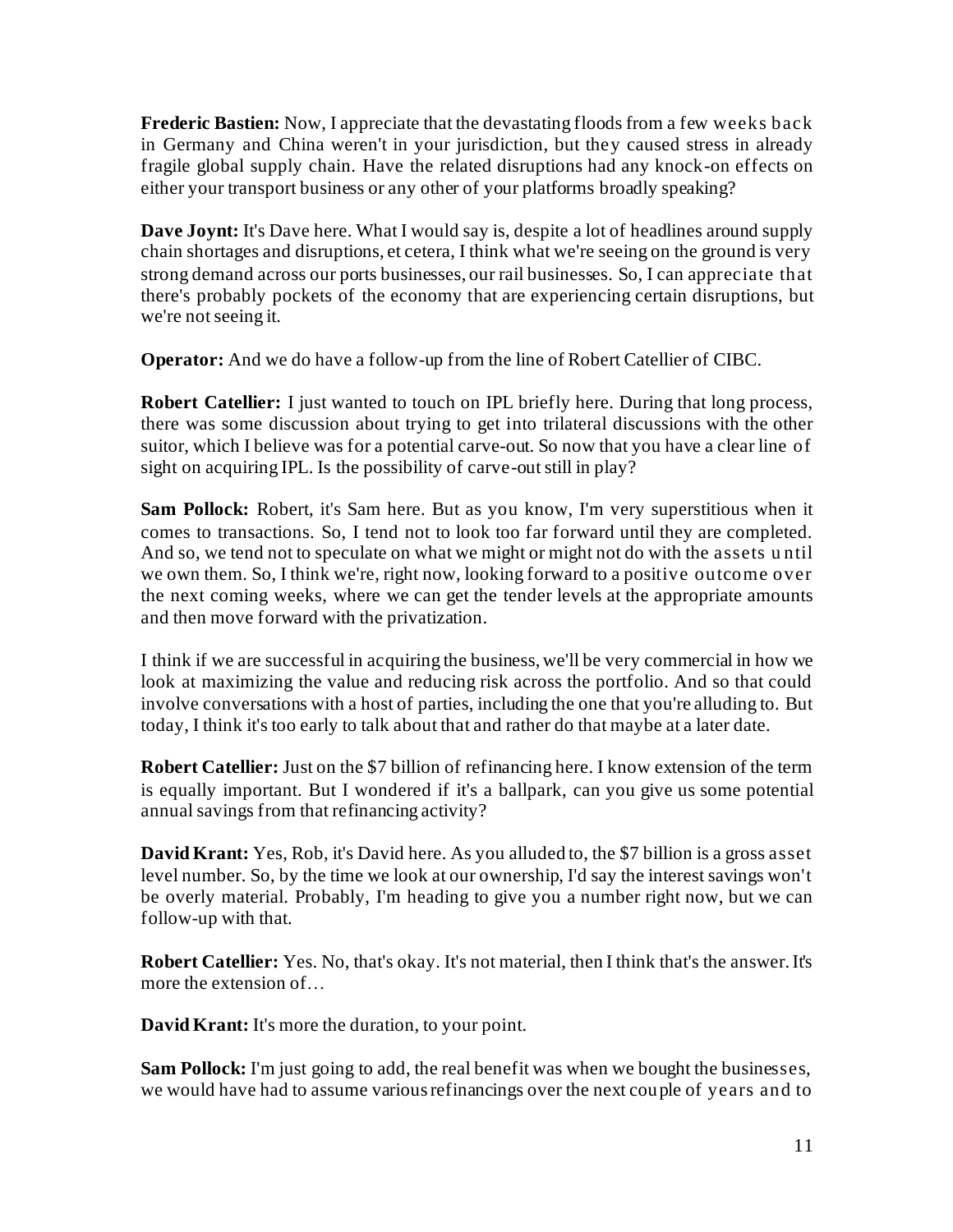be able to accelerate those financings so that they're now out of the way, and we've taken that risk off the table. I mean, that just positions us well for that investment. And I'd say, we feel very good about what we've accomplished.

**Robert Catellier:** And then last question for me is just on the North American residential infrastructure business. I'm wondering how much capital you expect to deploy on tuck-in acquisitions there? And if you could compare that to the organic growth expectations?

**Sam Pollock:** Look, the tuck-in acquisitions there are all going to be relatively small. Other than if we can combine or acquire one or two of the other major players. It's a highly fragmented market, and it's really only two or three businesses of scale. And we know who they are, they know who we are. And we'll continue to have those conversations. But I think for the most part, this is an organic growth story. We've got a number of initiatives underway of how we can, much like we have in the U.K., increase the products that we sell through the channel and increase the various adoption partner, if you want to call it that, the various dealer networks where we can leverage each other's distribution channels in order to increase the amount of rental product that we can surface. So, we've got a whole bunch of initiatives underway that are organic in nature that I think can grow that business very substantially.

**Operator:** And the next question will come from the line of Naji Baydoun of Industrial Alliance.

**Naji Baydoun:** I just want to start with maybe some background on the Digital Realty JV. Maybe you can just talk about why it was the right time to establish this partnership and maybe a potential scale or magnitude of the investments you'd be looking at?

**Sam Pollock:** Sure. I'll start, and again, others might pipe in. But I think the place to begin is just with our initial joint venture initiative with Digital Realty going back a couple of years ago, where we joined forces to buy what we thought was a growth platform in Latin America. It was a business, I think, that had maybe eight existing data centers in Brazil and plans to grow that substantially.

And I think both Digital and ourselves thought that by combining their, I describe it as, industry-leading expertise in design and customer contacts with our knowledge of Brazil and South America, we thought would make a very formidable team, and that's proven to be the case. We've had tremendous success in that particular investment where we now more than double the size of the business, we'll be in operating in four or five different countries over the next couple of years. We've already moved to Chile and Mexico, and we're also looking to go into Colombia. And then there will be other markets in the country we can expand into.

So, we've just really, I think, hit one out of the park with them down there. And given that strong relationship we developed with them, we thought the next natural place to go to, where both of us saw opportunities to grow, was India. And we'd each eyed the market separately and then decided that combining our resources, we could accelerate